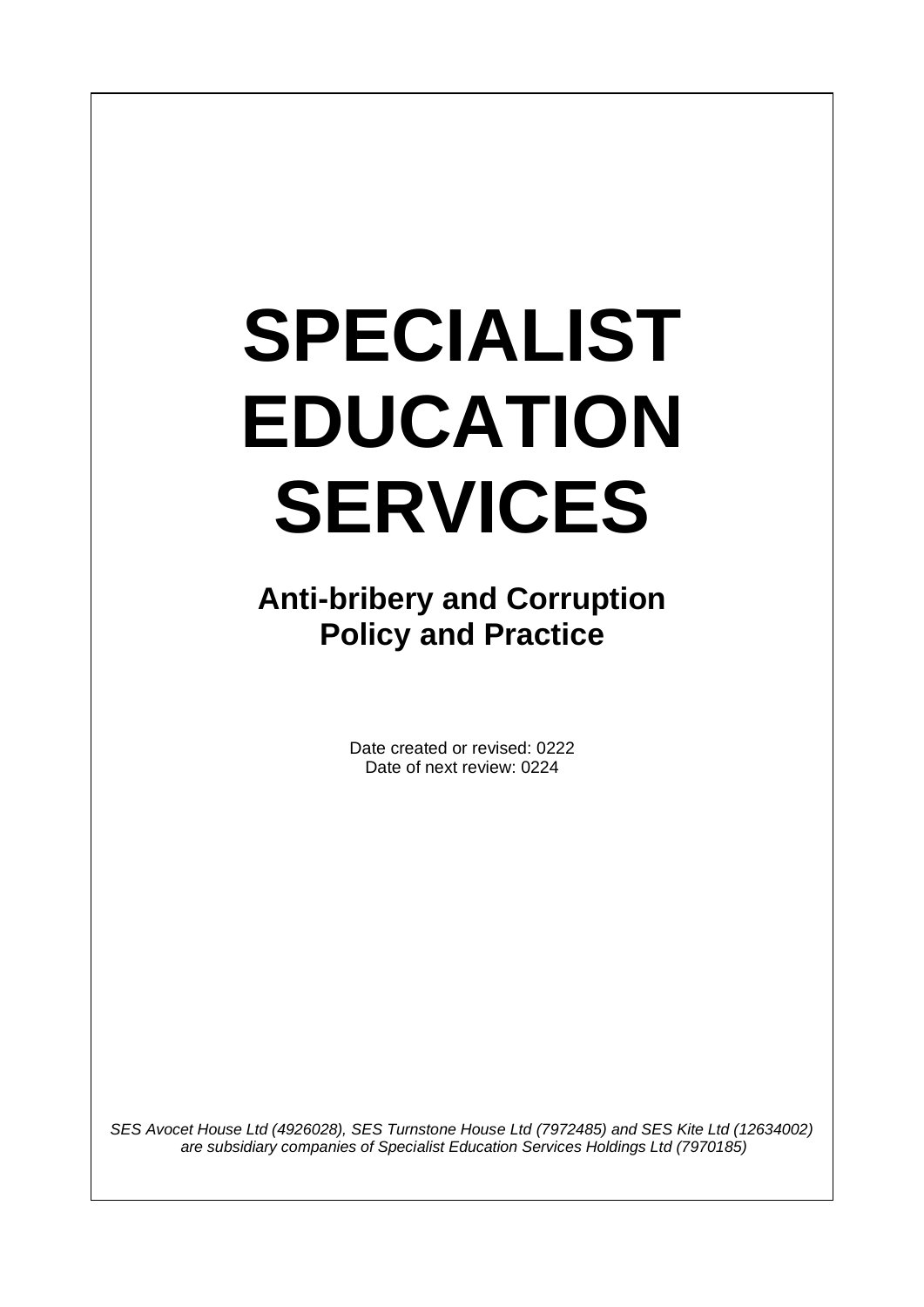# **CONTENTS**

| $\mathbf 1$    | <b>INTRODUCTION</b>                 | $\overline{2}$ |   |
|----------------|-------------------------------------|----------------|---|
| $\overline{2}$ | <b>WHAT IS BRIBERY?</b>             | $\overline{2}$ |   |
| 3              | <b>GIFTS AND HOSPITALITY</b>        | 3              |   |
| $\overline{4}$ | UNACCEPTABLE BEHAVIOURSER           |                | 3 |
| 5              | <b>REPORTING</b>                    | $\overline{4}$ |   |
| 6              | PREVENTION, DETECTION AND REPORTING | 5              |   |
| $\overline{7}$ | <b>RECORDS</b>                      | 5              |   |
| 8              | <b>DETRIMENT</b>                    | 5              |   |
| 9              | ASSOCIATED SES DOCUMENTS            | 6              |   |

1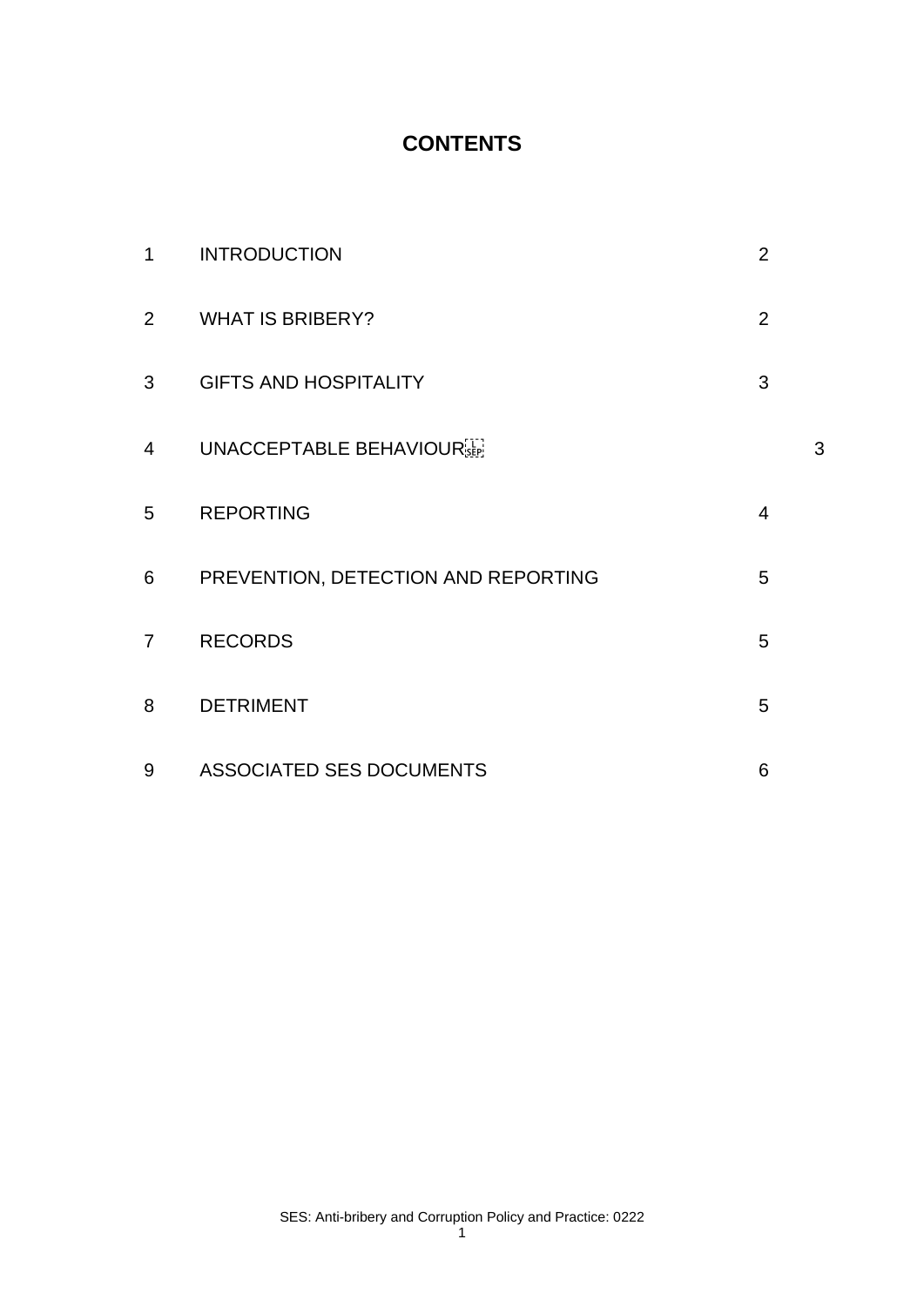### **1 INTRODUCTION**

The Bribery Act 2010 modernised the law on bribery. It came into force on 1 July 2011. This document has been prepared in conjunction with the Ministry of Justice guidance "The Bribery Act 2010".

It is the policy of Specialist Education Services to conduct all of its business in an honest and ethical manner in accordance with its ethos and principles. It takes a zero-tolerance approach to bribery and corruption and is committed to acting professionally, fairly and with integrity in all its business dealings and relationships.

SES considers that the need for extensive training is unnecessary in view of the low risks, but circulates this policy and future revisions to all staff to read and refresh their awareness of the SES stance on bribery.

Any employee who breaches this policy will face disciplinary action, which could result in dismissal for gross misconduct. Any non-employee who breaches this policy may have their contract terminated with immediate effect.

This policy applies to all staff working with SES, whether paid or unpaid, whatever their position, role or responsibilities and Staff includes employees, contractors, and volunteers. It also applies to any person or body, acting on its behalf and any third party.

*(Third party means any individual or organisation you come into contact with during the course of your work for the School. This includes parents, carers or guardians of current or prospective pupils, suppliers, distributors, business contacts, agents, advisers, government and public bodies, including their advisors, representatives and officials, politicians and political parties.)*

# **2 WHAT IS BRIBERY?**

A bribe is an inducement or reward offered, promised or provided in order to gain any commercial, contractual, regulatory or personal advantage. Bribery includes offering, promising, giving, accepting or seeking a bribe. All forms of bribery are strictly prohibited. If you are unsure about whether a particular act constitutes bribery, raise it with the Principal.

Specifically, you must not:

- give or offer any payment, gift, hospitality or other benefit in the expectation that a business advantage will be received in return, or to reward any business received;
- accept any offer from a third party that you know or suspect is made with the expectation that we will provide a business advantage for them or anyone else;  $\frac{1}{2}$

# **3 GIFTS AND HOSPITALITY**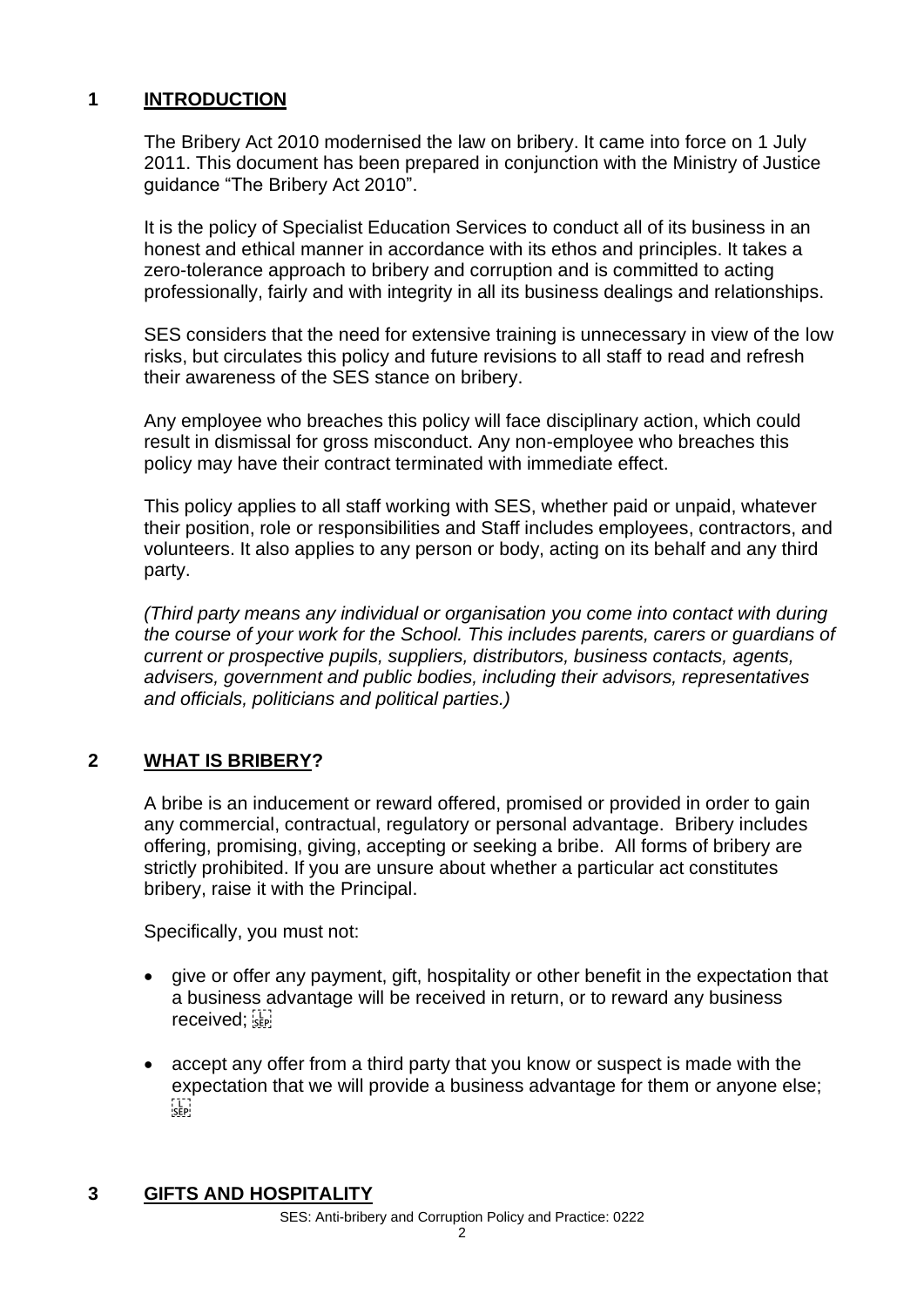Hospitality:

This policy does not prohibit the giving or accepting of reasonable and appropriate hospitality for legitimate purposes such as building relationships, maintaining the image or reputation of SES, or marketing its services.

Prohibited gifts: SES prohibits the accepting of gifts from, or the giving of gifts to, a third party in the following circumstances:

- it is made with the intention of influencing a third party to obtain or retain business or a business advantage, or to reward the provision or retention of business or a business advantage, or in explicit or implicit exchange for favours or benefits
- it contravenes the law
- it is given in your name, not in the name of SES
- it includes cash, or a cash equivalent, such as gift certificates/vouchers or taking into account the reason for the gift, it is of an inappropriate type and value and given secretly
- gifts should never be offered to, or accepted from, government officials or representatives, or politicians or political parties

A gift or hospitality will not be appropriate if it is unduly lavish or extravagant, or could be seen as an inducement or reward for any preferential treatment (for example, during contractual negotiations or a tender process).

You may give promotional gifts of low value such as branded stationery to or accept such gifts from existing customers, suppliers and business partners.

# **4 UNACCEPTABLE BEHAVIOUR**

It is not acceptable for you (or someone on your behalf) to:

- give, promise to give, or offer, a payment, gift or hospitality with the expectation or hope that a business advantage will be received, or to reward a business ad vantage already given
- give, promise to give, or offer, a payment, gift or hospitality to a government official, agent or representative to "facilitate" or expedite a routine procedure
- accept payment from a third party that you know or suspect is offered with the expectation that it will obtain a business advantage for them
- accept a gift or hospitality from a third party if you know or suspect that it is offered or provided with an expectation that a business advantage will be provided by the School in return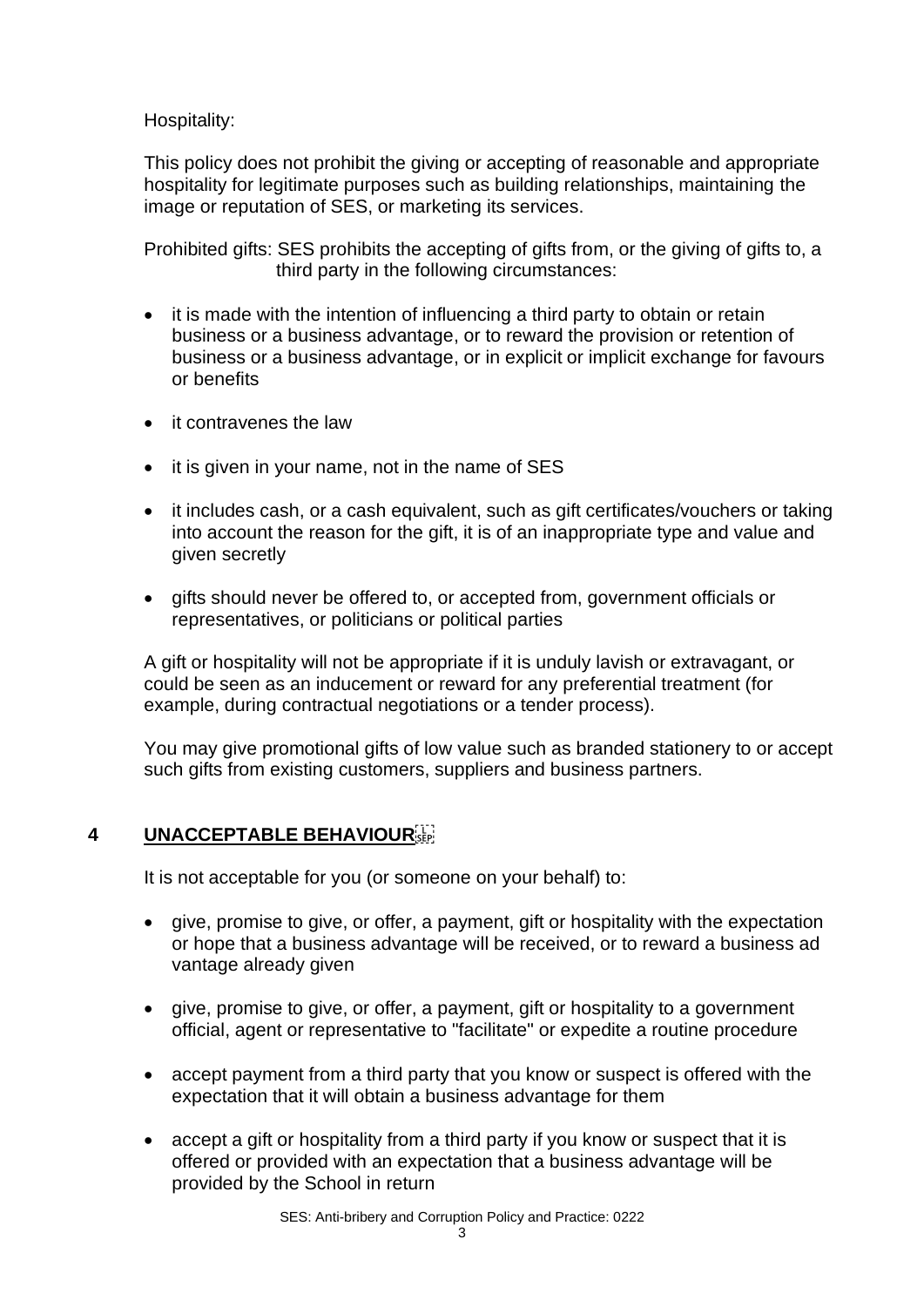- threaten or retaliate against another worker who has refused to commit a bribery offence or who has raised concerns under this policy
- engage in any activity that might lead to a breach of this policy.

# **5 REPORTING**

- Raising Concerns: You are encouraged to raise concerns about any issue or suspicion of malpractice at the earliest possible stage. Concerns should be reported to the Principal.
- Reporting: If you encounter any of acts of corruption or bribery, if you are offered a bribe by a third party, are asked to make one, suspect that this may happen in the future, or believe that you are a victim of another form of unlawful activity, you must report them promptly in accordance with the SES Whistleblowing Policy.

Examples of reportable situations: If you encounter any of the following situations while working at SES, you must report them promptly using the procedure set out in the SES Whistleblowing Policy:

- you become aware that a third party engages in, or has been accused of engaging in, improper business practices
- a third party insists on receiving a commission or fee payment before committing to sign up to a contract with SES, or carrying out a government function or process for SES
- a third party requests payment in cash and / or re fuses to sign a formal commission or fee agreement, or to provide an invoice or receipt for a payment made
- a third party requests that payment is made to a country or geographic location different from where the third party resides or conducts business
- a third party requests an unexpected additional fee or commission to "facilitate" a service
- a third party demands lavish entertainment or gifts before commencing or continuing contractual negotiations or provision of services
- you are offered an unusually generous gift or offered lavish hospitality by a third party
- a third party requests that a payment is made to "overlook" potential legal violations
- a third party requests that you provide employment or some other advantage to a friend or relative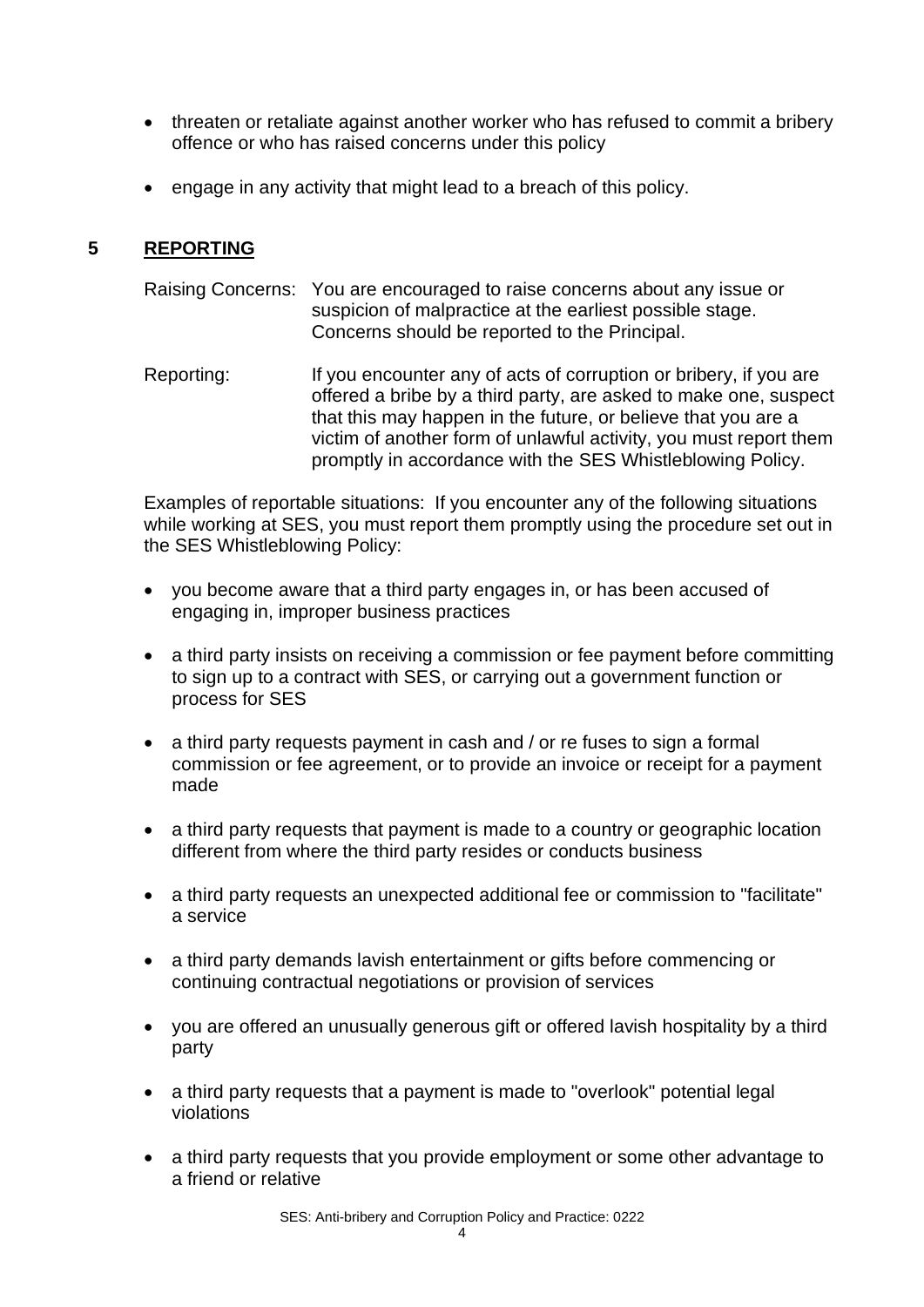- you receive an invoice from a third party that appears to be non-standard or customised
- a third party insists on the use of side letters or refuses to put terms agreed in writing
- you notice that SES has been invoiced for a commission or fee payment that appears large given the service stated to have been provided
- a third party requests or requires the use of an agent, intermediary, consultant, distributor or supplier that is not typically used by or known to SES.

### **6 PREVENTION, DETECTION AND REPORTING**

The prevention, detection and reporting of bribery and other forms of corruption are the responsibility of all those working for SES or under SES control. All staff are required to avoid any activity that might lead to, or suggest, a breach of this policy.

### **7 RECORDS**

SES obligations: keeps financial records and has appropriate internal controls in place which will evidence the business reason for making payments to third parties.

Your obligations: All Employees must make their line manager aware and keep a written record of all hospitality or gifts accepted or offered, which will be subject to managerial review.

SES expenses policy: You must ensure all expenses claims relating to hospitality, gifts or expenses incurred to third parties are submitted in accordance with SES policy and specifically record the reason for the expenditure.

Records: All accounts, invoices, memoranda and other documents and records relating to dealings with third parties, such as clients, suppliers and business contacts, should be prepared and maintained with strict accuracy and completeness. No accounts must be kept "off -book" to facilitate or conceal improper payments.

#### **8 DETRIMENT**

SES is committed to ensuring no one suffers any detrimental treatment as a result of refusing to take part in bribery or corruption, or because of reporting in good faith their suspicion that an actual or potential bribery or other corruption offence has taken place, or may take place in the future.

### **9 ASSOCIATED SES DOCUMENTS**